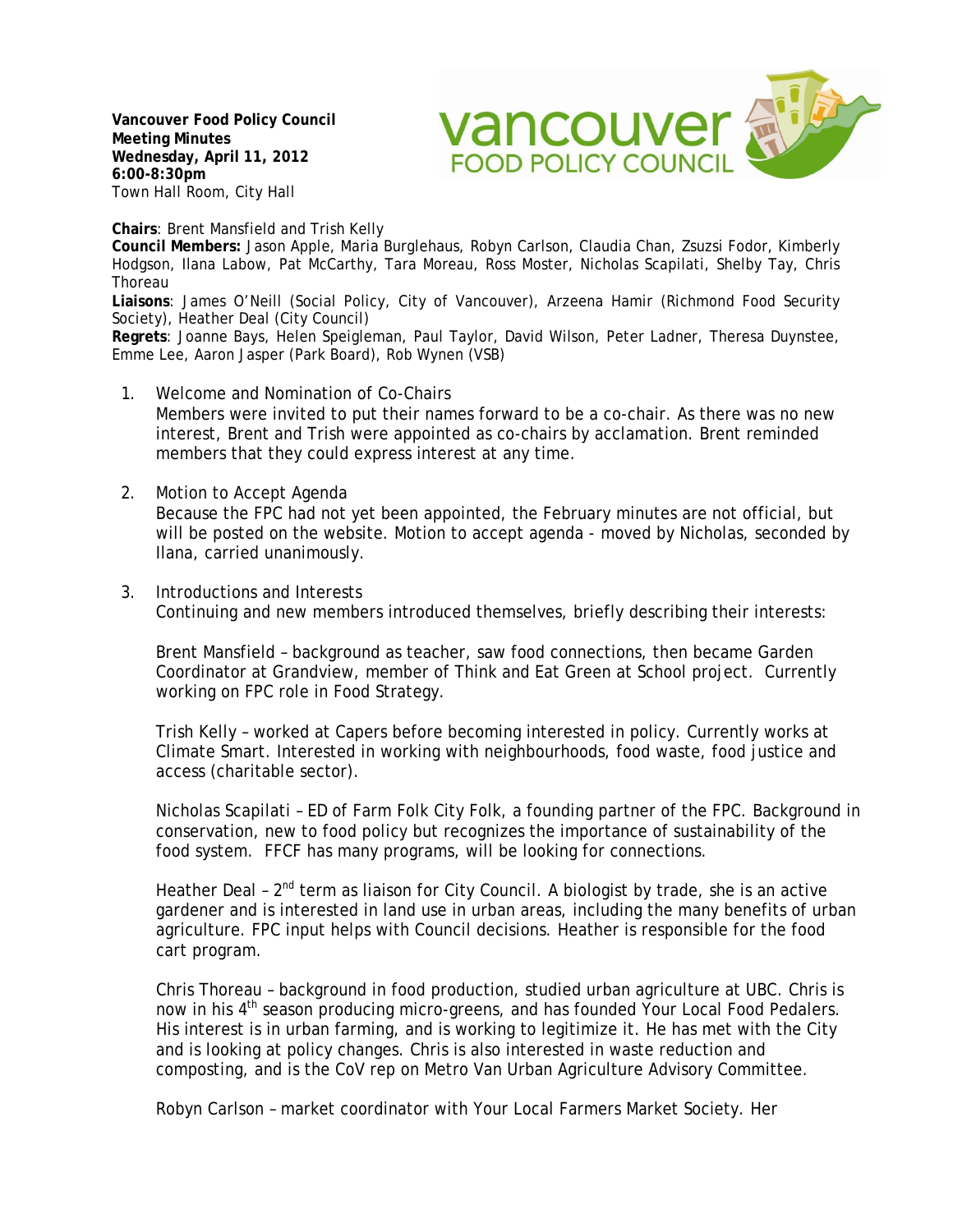background is as a baker, and she new to policy. She has worked with the compost dropoff at markets.

Shelby Tay – studied Environmental Sciences but became more interested in the social side, so became involved with NGOs, and supporting communities interested in relocalization. She works to build bridges through food, due to its importance in building resilience and is shared by everyone and so can lead to thinking about broader issues. She is interested in storytelling and education to encourage engagement.

Tara Moreau – trained as a biologist, Tara is now post-doc at UBC studying IPM and solutions related to climate change and mitigation. Tara is the VP at SPEC and the Co-Chair of the Food Committee, which is developing an urban farmer field school. She is interested in policy as a tool to enable transition to a sustainable lifestyle.

Ilana Labow – background in food production and worked with Will Allen in Chicago. Ilana co-founded Fresh Roots Urban Farm, who now has an MoU with the VSB to build small farms to be used by school communities and others as outdoor classrooms and is a partner of Think and Eat Green at School. Interested in policy and engaging youth, and is the lead on the youth food policy steering committee.

Arzeena Hamir - wanted to do  $3<sup>rd</sup>$  world development work, then returned to Canada and worked for what is now West Coast Seeds. She began her own seed company before starting at Richmond Food Security Society where her job was to connect people. A VanCity grant was received to start incubator farm project. She has now stepped down as Coordinator and will move to Comox Valley soon to begin farming.

Pat McCarthy – having grown up on a farm, Pat sees opportunities to develop the local food system to make it more mainstream to compete with industrial agriculture. Pat owns the Bread Affair and sources locally, and is also on the board of YLFMS.

Jason Apple – has food trucks (Roaming Dragon) and is interested understanding food policy, especially policies applied to street food. He would like to explore urban agriculture and become more involved in the community.

Maria Burglehaus -  $2<sup>nd</sup>$  term on council. Maria is a nutritionist with VCH and has worked on food carts. She works with Neighbourhood Food Networks WG, and with community centres to see what they offer and to explore incorporating more local food. She works citywide with many partners, including a program to give small grants to Neighbourhood Houses to bring healthy local food to communities.

Zsuzsi Fodor – has been involved in FPC Neighbourhood Food Networks WG. After witnessing the two-tiered food system at QUEST, Zsuzsi did a degree in Food Action in Hamilton before studying Urban Planning at UBC on the intersection between the food system and community development. She is part of the West Side Food Collaborative, and has interned with the City about the food strategy. She is interested in food access, justice, land use, mobile markets and corner stores.

Vicky Baker – a background in Environmental Sciences motivated her interest in sustainable food systems. She is the Coordinator of the Cambie Demonstration Garden for SPEC and has been taking the minutes of the FPC for many years.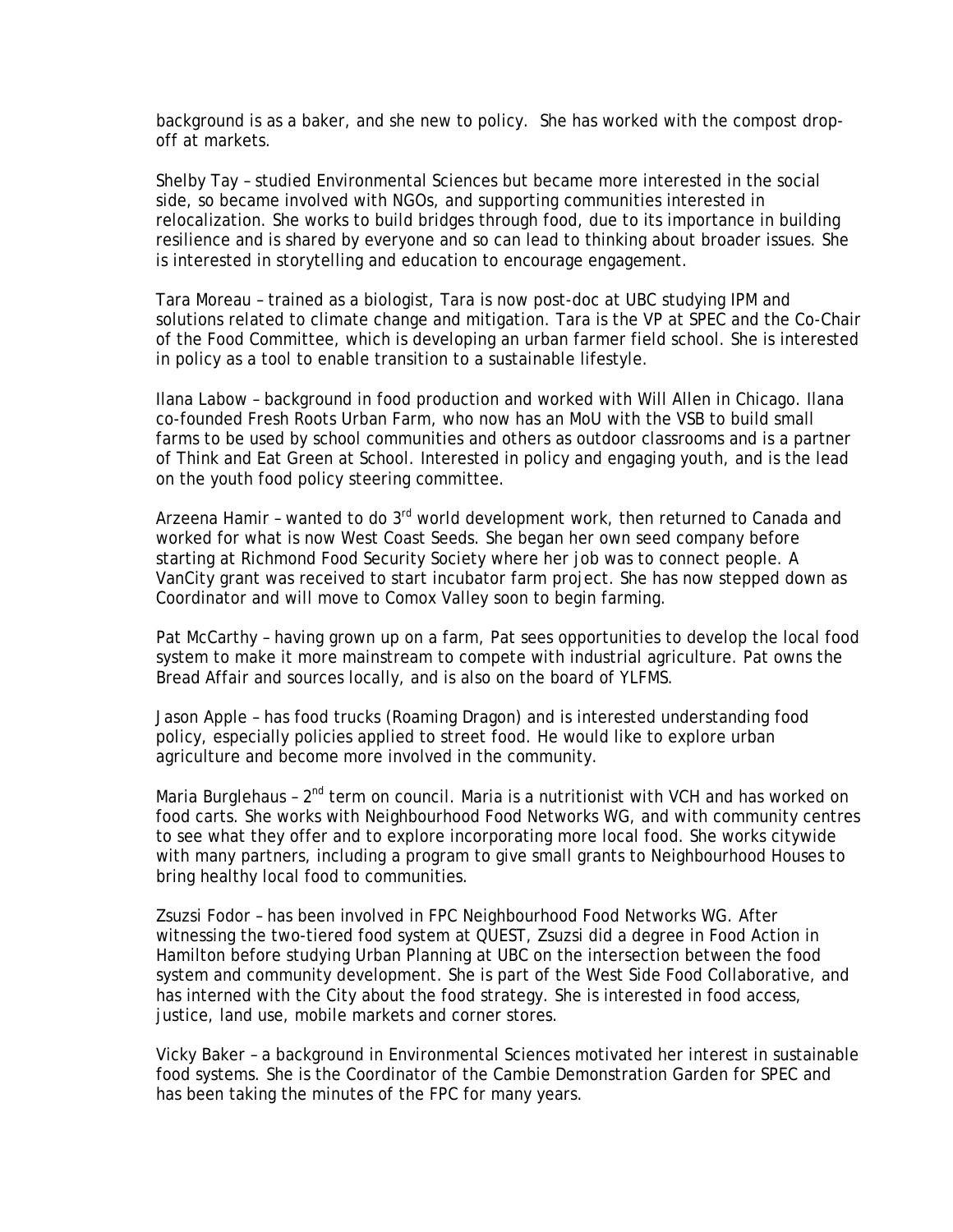Kim Hodgeson – with a background as an environmentalist, she studied pre-med then became nutritionist with a degree in Food Policy and Nutrition. She has worked in the Bronx on community engagement, which led to her interest in food policy. She has worked on food policy at local and national levels in US and has a consulting business on healthy communities. She is interested in cross-sectoral collaboration, transportation, food strategy implementation and evaluation, and micro-breweries.

Ross Moster – second term on Council. Ross has a family history in food, and a background in food cooperatives in the US. Founded Village Vancouver (Transition Town initiative), a grassroots organization, and is most active around resilient food systems in the context of climate change and peak oil and the economic system. Involved in SPEC, Car-Free Vancouver, Neighbourhood Food Networks and is the lead on the FEDAP (Food Energy Descent Action Plan) WG.

James O'Neill – works at Social Policy at CoV, and has a background in urban planning and community development. Works with community gardens in Vancouver and explores how food can be a catalyst for community development.

Claudia Chan – background in civic engagement. Has recently become interested in food and food policy, and has an urban garden plot.

Sixteen guests then introduced themselves.

- 4. Brief Orientation to VFPC
	- a. History of VFPC (Trish)

New members received information to access historical documents. Returning members will also have access. The aim is to create better archives give the changes in co-chairs.

Efforts to create the FPC began in 1993, and in 2003 the City agreed to strike a task force. The process came out of the community with 70 organizations involved with members having expertise in the food system and connections with community. Actions included city-wide food assessment (accomplished through Food Secure Vancouver and now Strategy), rooftop and community gardens, policy changes for farmers markets, coordinated food processing and increased access for low income people, and coordinated effort for food recovery. The archives contain the Food Strategy backgrounder, a list of social media links which members are encouraged to use, Social Policy links, Vancouver Food Charter, Greenest City Food Goal, expense form, historical document, WG template which will be revised. Members requested to send bios for posting on the City website and FPC blog. The FPC is very action-oriented - highlights in recent years include changes to the backyard chicken bylaw, Food Secure Vancouver, the Food Charter (which led to the Food Strategy), and contributions to the GCAP food goal. Brent is the liaison on the City's interdepartmental steering committee on Food. Thinking around food has evolved, and using food in social contexts brings focus to City conversations. Opportunities have increased, the FPC has a voice with council, there now is a request for Metro Van liaison position, and the Park Board wants support for food policy for their department. Eighty-four applications were received for 21 spots.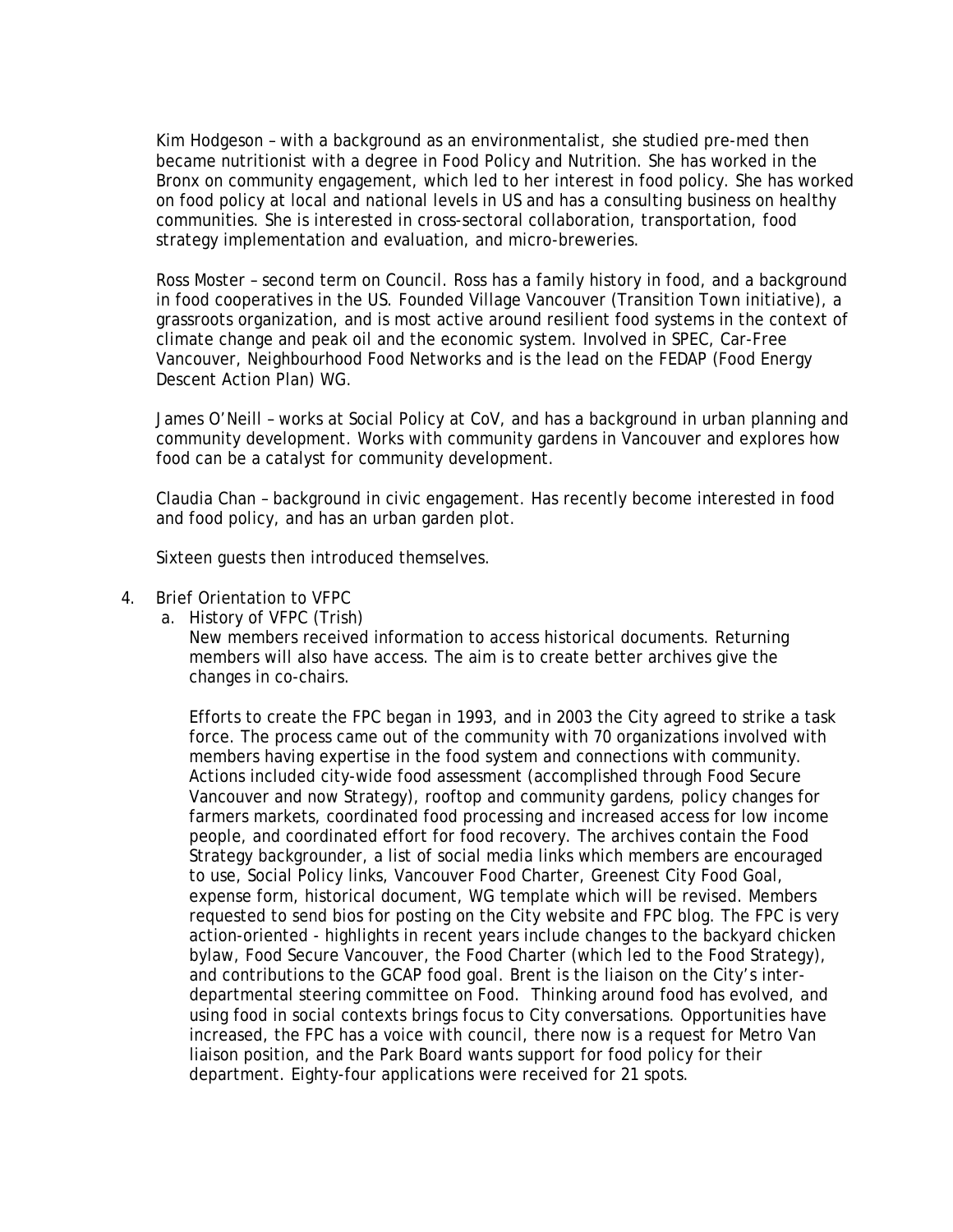b. Civics 101 (James)

James provided an overview of the local government's role in food. Much of what the City does intersects with food. For example the Parks board –manages community gardens and community centres. The City receives many calls requesting information about Vancouver's food system on multiple scales including food access, urban agriculture, and waste management. Urban Farming is now being explored at a policy level.

Food Policy was given more legitimacy with the Greenest City Action Plan, and is now on the same level as Transport. The Healthy City Strategy (under development) will also include some food issues. Food Policy is housed under Social Policy in the City has three staff and is hoping to bring in two summer interns.

Main points from the presentation *(to be available in Dropbox):* The City is now working towards strategies that support food system: Production – community gardens, urban farming, beekeeping, hens Processing/distribution – support New City Market, farmers markets, food business incubator feasibility study, community kitchens, municipal local food purchasing - (consultant has been hired, 109 locations identified).

Access/consumption – neighbourhood food networks - support with grants, pocket markets, street food.

Waste – food scraps drop off at Farmers markets, food scrap collection pilot – may roll out in the fall.

Some pocket markets were closed due to competition. The City favours those that support vulnerable populations. The policy is related to, but different from the farmers market policy, which stipulates that farmers must grow and sell the products. The City is looking at ways for the pocket markets to happen as a way to encourage more access to local food.

- 5. VFPC Communication Addressed in other sections.
- 6. Further Orientation and Planning
	- Monthly meetings the FPC meets 10 months per year (not in Aug or Dec) on the 2<sup>nd</sup> Wed of the month. There is opportunity to change the schedule. The FPC has been exploring how meetings can be more engaging, and is considering separating the administrative items from the rest of the meetings.

Working Groups - work between meetings and report back. They are member-initiated but non-members can participate.

- Liaisons City of Vancouver, Parks Board, VSB. Two-way communication provides opportunities for FPC and also seeks the advice of the FPC. The FPC provides solutions and support, and act as catalysts for community. It brings together different groups to talk food, using food as both an end and means (e.g. as a tool for community development, ecological services, social and cross cultural aspects).
- Budget FPC has used its budget to cover meeting costs, allocated for actions through the working groups, and for leverage through other partnerships. The budget has been reduced to 2k, which was not a political decision but a budget exercise. Social Policy will cover meeting costs. It was suggested that the advisory committee type A